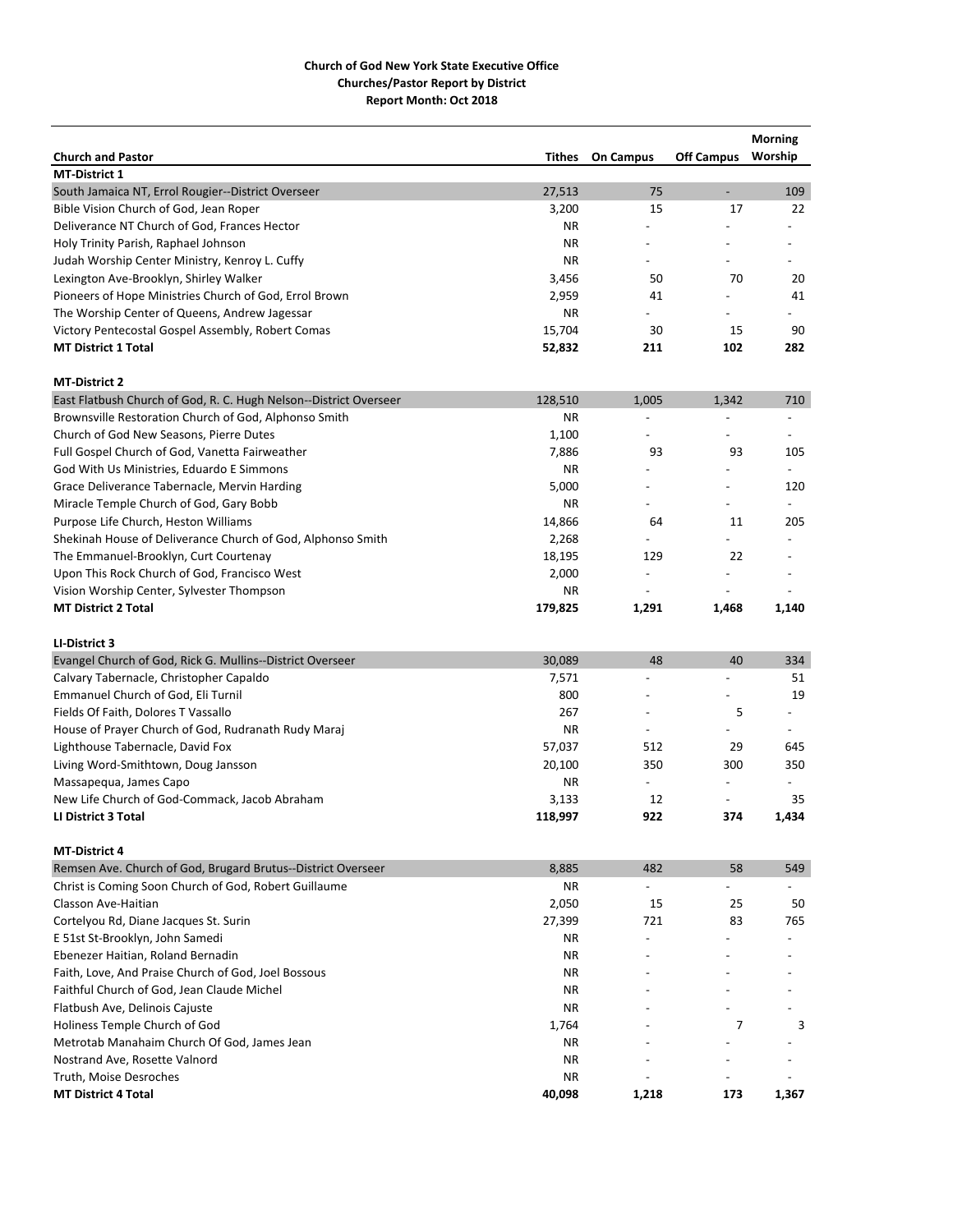|                                                                      |        |                          |                          | <b>Morning</b>           |
|----------------------------------------------------------------------|--------|--------------------------|--------------------------|--------------------------|
| <b>Church and Pastor</b>                                             | Tithes | <b>On Campus</b>         | <b>Off Campus</b>        | Worship                  |
| <b>MT-District 5</b>                                                 |        |                          |                          |                          |
| Manhattan Church of God, Emmanuel Denis--District Overseer           | 4,100  | 10                       | 15                       | 57                       |
| Huntington Haitian, Georges Franck                                   | 10,505 | 100                      | 21                       | 120                      |
| Manhattan-Uppertown, Jean Milou Octelene                             | ΝR     |                          |                          |                          |
| Mount Vernon - Haitian, Jean Carlos Charles                          | ΝR     |                          |                          |                          |
| New Rochelle Haitian, Joanes Rousseau                                | 8,467  | 43                       | 16                       | 85                       |
| Yonkers-Haitian, Manfred Jean-Louis                                  | ΝR     |                          |                          |                          |
| <b>MT District 5 Total</b>                                           | 23,072 | 153                      | 52                       | 262                      |
| <b>MT-District 6</b>                                                 |        |                          |                          |                          |
| Spring Valley, Edner B Ligonde--District Overseer                    | 16,200 | 20                       | 20                       | 154                      |
| Seed Church Of God, Hermann Michel                                   | 400    |                          |                          | 55                       |
| Trinity Church of God, Guisley Noisin                                | ΝR     |                          |                          |                          |
| <b>MT District 6 Total</b>                                           | 16,600 | 20                       | 20                       | 209                      |
| <b>MT-District 7</b>                                                 |        |                          |                          |                          |
| Francis L Blvd-Haitian, Emmanuel Blanchard--District Overseer        | 10,911 | 205                      | 180                      | 340                      |
| Cambria Heights-Haitian, Rene Pierrot                                | ΝR     |                          |                          |                          |
| Clarkson Ave, Clarens Lapointe                                       | ΝR     |                          |                          |                          |
| Corner Stone Church of God, Edvard Esteve                            | 3,222  |                          |                          |                          |
| Elise Evangelique Salem, Enid St. Louis                              | ΝR     |                          |                          |                          |
| <b>MT District 7 Total</b>                                           | 14,133 | 205                      | 180                      | 340                      |
| <b>MT-District 8</b>                                                 |        |                          |                          |                          |
| Ebenezer Full Gospel Church of God, Kurian George--District Overseer | 1,200  | $\overline{\phantom{a}}$ | $\overline{a}$           | 65                       |
| Bethel Church of God India, C D Georgekutty                          | 1,900  | $\overline{a}$           |                          | 54                       |
| Bronx-India, Thankachan Thomas                                       | ΝR     |                          |                          |                          |
| Emmanuel Pentecostal, Finney Thomas                                  | 4,005  | 21                       |                          |                          |
| Faith Tabernacle-India, Thomas V Zacharia                            | 1,915  |                          |                          |                          |
| First Church of God, Cecil Mathew                                    | 5,000  |                          |                          |                          |
| Mount Zion Church of God, Biju Thomas                                | ΝR     | $\overline{a}$           |                          |                          |
| Queens-India, Benjamin Thomas                                        | 8,868  | 140                      | 80                       | 250                      |
| Shalem Church of God, Sabu George                                    | 500    |                          |                          | 10                       |
| Yonkers Church of God, Kurian Moses                                  | 1,800  |                          |                          |                          |
| <b>MT District 8 Total</b>                                           | 25,188 | 161                      | 80                       | 379                      |
| <b>MT-District 9</b>                                                 |        |                          |                          |                          |
| Flushing, Luke Liu                                                   | 675    |                          |                          |                          |
| International Bethel Church of God, Roy Suwuh                        | ΝR     |                          |                          |                          |
| <b>MT-District 9 Total</b>                                           | 675    |                          |                          |                          |
| LI-District 10                                                       |        |                          |                          |                          |
| Abundant Life-Holbrook, Gregory Wilk--District Overseer              | 31,171 | $\overline{\phantom{a}}$ | $\overline{\phantom{0}}$ | $\overline{\phantom{0}}$ |
| Faith Tabernacle, James Graziano                                     | 15,000 | 205                      | 155                      | 405                      |
| Harvest Tabernacle Church of God, James R Pendleton                  | 100    | 11                       |                          | 14                       |
| Ministerio Casa de Adoracion, Sergio Salazar                         | 1,450  |                          | 5                        | 40                       |
| Victory-East Patchogue, Anthony Seaton                               | 11,201 | 34                       |                          | 79                       |
| World Outreach, Dennis Evensen                                       | 13,763 | 30                       | 20                       | 75                       |
| LI District 10 Total                                                 | 72,685 | 280                      | 180                      | 613                      |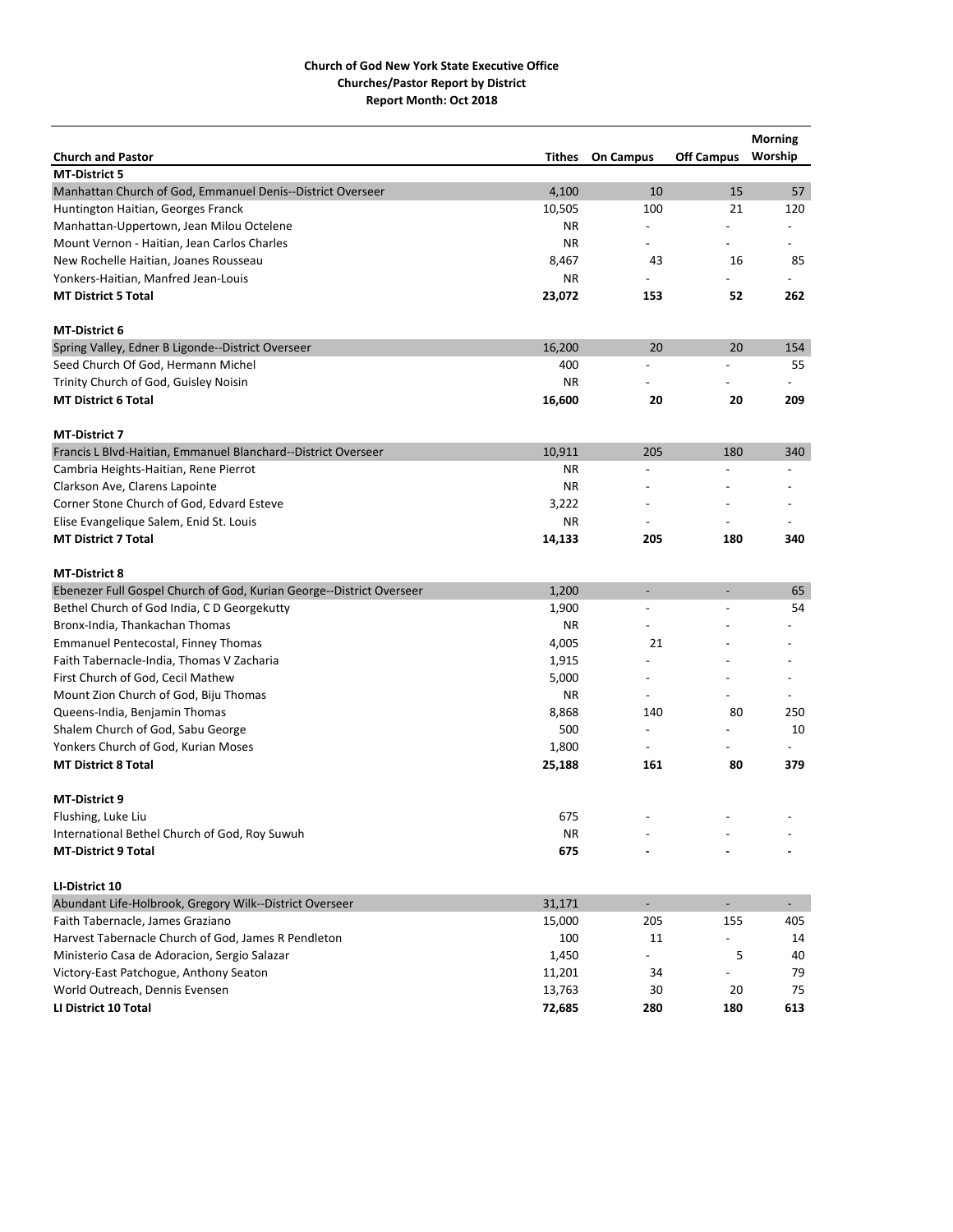|                                                              |           |                              |                          | <b>Morning</b>           |
|--------------------------------------------------------------|-----------|------------------------------|--------------------------|--------------------------|
| <b>Church and Pastor</b>                                     | Tithes    | <b>On Campus</b>             | <b>Off Campus</b>        | Worship                  |
| <b>MT-District 11</b>                                        |           |                              |                          |                          |
| Mount Vernon, Clifford Thompson--District Overseer           | 57,364    | 210                          | $\overline{\phantom{a}}$ | 276                      |
| Elim Church of God, Marcia Pauline Pennicott                 | 11,666    | 20                           | 4                        | 160                      |
| Faith Church of God-West Park, Max R. Faricloth              | ΝR        |                              |                          |                          |
| Fulton Avenue Church of God, George Hall                     | 4,702     | 33                           |                          | 76                       |
| Rehoboth NT COG, Leopold Clarke                              | ΝR        |                              |                          |                          |
| Spring Valley NT Church of God, Brenda McCrea-Compass        | 960       | 37                           |                          | 72                       |
| Tabernacle Church of God, Egdal Henri-Mundle                 | 3,995     |                              |                          | 45                       |
| The First Haitian Church of God, Paul Laplante               | 1,114     | 14                           | 5                        | 13                       |
| The Gathering International Ministries, Lezmine Hawthorne    | 4,229     | 38                           |                          | 36                       |
| The United Church of God, Margaret Forrester                 | 5,969     | 126                          | 20                       | 153                      |
| Victory! Walden                                              | 3,161     | $\overline{\phantom{a}}$     |                          | 16                       |
| <b>MT District 11 Total</b>                                  | 93,158    | 478                          | 29                       | 847                      |
| <b>MT-District 12</b>                                        |           |                              |                          |                          |
| New York-Bethzatha, David Kim                                | <b>NR</b> | $\overline{\phantom{a}}$     | $\overline{\phantom{a}}$ |                          |
| Dae Myung, Yoon Yong-Duk                                     | ΝR        |                              |                          |                          |
| Jusim Korean, Yong Kun Yun                                   | ΝR        |                              |                          |                          |
| <b>MT District 12 Total</b>                                  |           |                              |                          |                          |
| <b>UP-District 14</b>                                        |           |                              |                          |                          |
| Living Waters, Eldred Jenkins                                | <b>NR</b> |                              |                          |                          |
| Albany - Praise Tabernacle, Larry Dudley                     | 4,000     |                              |                          |                          |
| Damascus Church of God, David Colon                          | ΝR        |                              |                          |                          |
| Healing Waters Church of God, Kermit Lavigne                 | ΝR        |                              |                          |                          |
| Peru Church of God, Daniel Elder                             | 2,232     |                              |                          | 24                       |
| <b>UP District 14 Total</b>                                  | 6,232     |                              |                          | 24                       |
| <b>UP-District 15</b>                                        |           |                              |                          |                          |
| New Beginning Church of God, Althea Baines-Asst to Bishop    | 10,440    | 544                          | 541                      | 171                      |
| Arcade                                                       | ΝR        |                              |                          |                          |
| Buffalo-Emmanuel Temple, Jason Whitaker                      | 2,327     | -                            | $\overline{\phantom{a}}$ | $\overline{\phantom{a}}$ |
| Greater Niagara Falls, Joseph Whitman                        | 15,031    | 30                           | 150                      | 84                       |
| Healing Word Ministries, Leecroft Clarke                     | 4,096     | 104                          | 110                      | 74                       |
| <b>UP District 15 Total</b>                                  | 31,893    | 678                          | 801                      | 329                      |
| <b>UP-District 16</b>                                        |           |                              |                          |                          |
| Restoration-Rochester, Lee Thomas McCloud--District Overseer | 2,411     | 46                           | 5                        |                          |
| Higher Heights, Julius Brunson                               | ΝR        | $\qquad \qquad \blacksquare$ | $\overline{\phantom{0}}$ | $\overline{\phantom{a}}$ |
| Miracle Outreach, Mary L Robinson                            |           |                              | 38                       | 16                       |
| New Covenant Church of God Ministries, Woodrow Wilson        | 3,257     | 60                           | 44                       | 60                       |
| <b>UP District 16 Total</b>                                  | 5,668     | 106                          | 87                       | 76                       |
| <b>UP-District 17</b>                                        |           |                              |                          |                          |
| Flint Creek, Russell Willemsen--District Overseer            | 1,103     | 14                           | $\overline{\phantom{a}}$ | 22                       |
| Auburn, Frederick J Colombo                                  | 7,600     | 30                           | 144                      | 42                       |
| House of Restoration, Pedro Gomez                            | 2,755     | 28                           |                          | 35                       |
| Newark, Jamie Riviera                                        | ΝR        |                              |                          |                          |
| <b>UP District 17 Total</b>                                  | 11,458    | 72                           | 144                      | 99                       |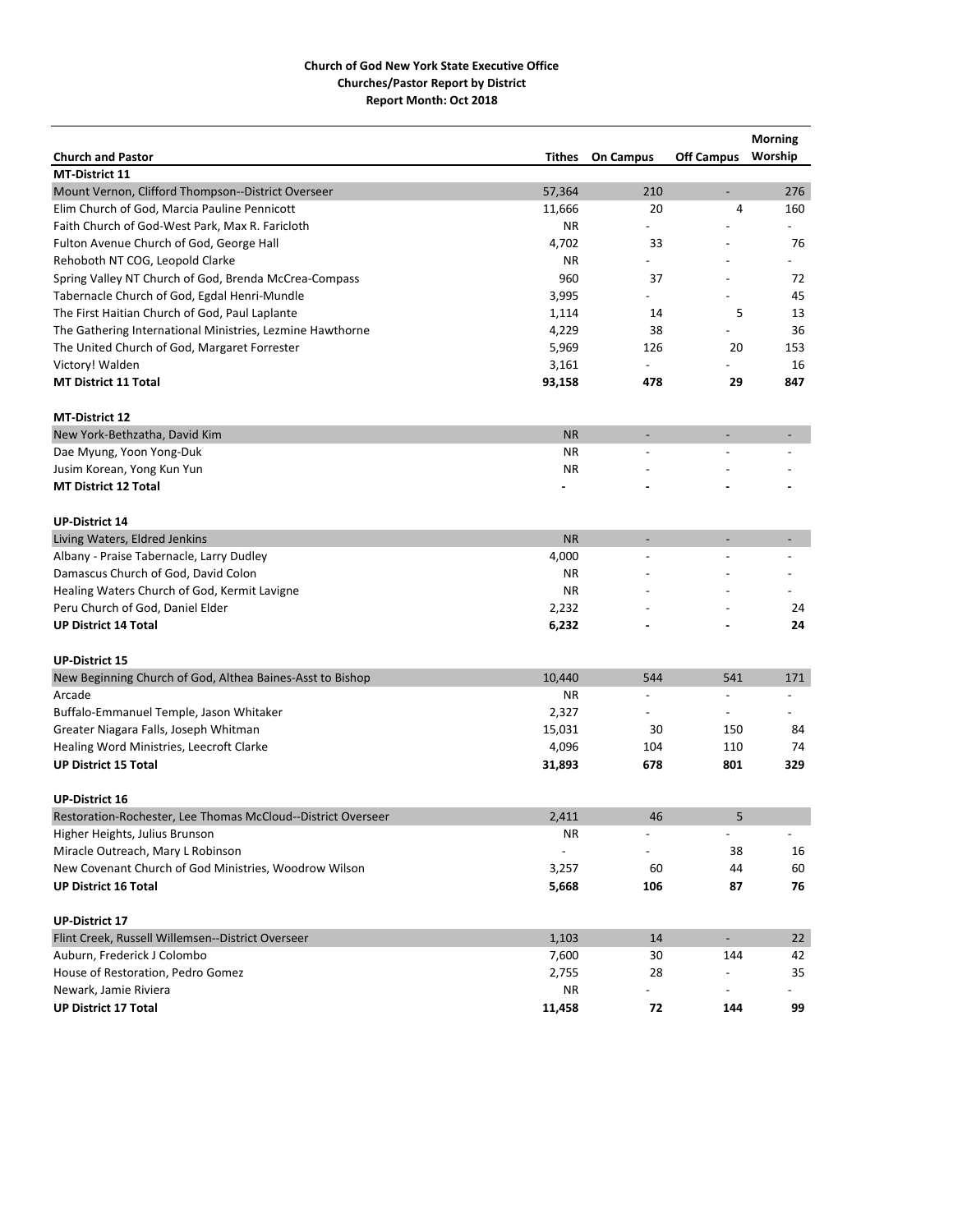|                                                            |               |                          |                          | <b>Morning</b>           |
|------------------------------------------------------------|---------------|--------------------------|--------------------------|--------------------------|
| <b>Church and Pastor</b>                                   | <b>Tithes</b> | <b>On Campus</b>         | <b>Off Campus</b>        | Worship                  |
| <b>UP-District 19</b>                                      |               |                          |                          |                          |
| Mexico Lighthouse, Ronald Lee Russell                      | 11,048        | $\overline{\phantom{a}}$ | 8                        | 43                       |
| Church of God Soldiers of Jesus Christ, Carlos Mercado     | ΝR            |                          |                          | $\overline{\phantom{a}}$ |
| North Syracuse, Valetta Fortino                            | 100           |                          |                          | 6                        |
| Relevant Church of God, Carlos Mercado                     | ΝR            |                          |                          |                          |
| <b>UP District 19 Total</b>                                | 11,148        |                          | 8                        | 49                       |
| <b>MT-District 20</b>                                      |               |                          |                          |                          |
| Bronxwood International, Acklan Quarrie--District Overseer | 83,616        | 131                      | $\overline{\phantom{a}}$ | 376                      |
| Greater Deliverance COG, Gaylord Pennicott                 | ΝR            |                          |                          |                          |
| Highest Praise Church of God, Lennie Garfield Pennicott    | 7,183         | 21                       | 23                       | 50                       |
| New Life Church of God, Judith Joseph                      | 1,782         |                          |                          |                          |
| New Testament Temple Seymour Avenue, Paul A. Peart         | 52,129        | 75                       | 100                      | 360                      |
|                                                            |               | 46                       | 12                       | 63                       |
| Woodycrest, Julian Stephenson                              | 11,240        |                          |                          |                          |
| <b>MT District 20 Total</b>                                | 155,950       | 273                      | 135                      | 849                      |
| MT-District 21                                             |               |                          |                          |                          |
| New Rochelle, Raphael Gibbs--District Overseer             | 17,511        | 60                       | 33                       | 125                      |
| Crotona Ave, Winston E. Hill                               | ΝR            | $\overline{a}$           |                          | $\overline{a}$           |
| Nazarene Deliverance Ministries, Peggylin Davis            | ΝR            |                          |                          |                          |
| Vibrant Faith Church of God, Allan Robinson                | 1,887         | 26                       | 7                        | 44                       |
| <b>MT District 21 Total</b>                                | 19,398        | 86                       | 40                       | 169                      |
| LI-District 23                                             |               |                          |                          |                          |
| Tabernacle of Praise Church of God, Jethro Alexis          | 6,548         | 67                       | 38                       | 165                      |
| Abundant Harvest Church of God, Daniel Rivette             | 4,261         | $\overline{a}$           |                          | 58                       |
| Good Seed Church of God, Fritz Jacques                     | ΝR            |                          |                          |                          |
| Middle Island Church of God, Machado N. Edmond             | 5,184         |                          |                          |                          |
| LI District 23 Total                                       | 15,993        | 67                       | 38                       | 223                      |
|                                                            |               |                          |                          |                          |
| LI-District 24                                             |               |                          |                          |                          |
| True Life Church of God, Hixford Allen--District Overseer  | 16,559        | 41                       | $\overline{\phantom{a}}$ | 101                      |
| Berea New Testament, Isaac McIntosh                        | 2,018         | 10                       | 8                        | 16                       |
| Dunamis New Testament Church of God, Neil Clarke           | 10,503        | $\overline{a}$           |                          | 56                       |
| New Life Worship Center Church of God, Raymond L. Rose     | 4,212         | 10                       | 12                       | 60                       |
| Prayer Of Jabez, Janet Matthews                            | 4,814         | 14                       | 33                       | 27                       |
| Rehoboth House of Praise, Junior Rhodes                    | 27,497        | 26                       |                          | 160                      |
| Showers of Blessing Church of God, Noel Henry              | 5,006         | 22                       | 14                       | 36                       |
| Upper Room Assembly, Jean Maurice                          | 7,506         | 34                       | 15                       | 75                       |
| LI District 24 Total                                       | 78,115        | 157                      | 82                       | 531                      |
| <b>MT-District 25</b>                                      |               |                          |                          |                          |
| Eastchester Church of God, Devon Dixon--District Overseer  | 54,627        | 52                       | $\overline{\phantom{a}}$ | 149                      |
| Cathedral of Life Church of God, Blanca Giron              | ΝR            |                          |                          |                          |
| Living Hope-Bronx, Astley Byron Meeks                      | 10,404        | 86                       | 30                       | 90                       |
| New York-5th Ave, Devon Daniel                             | 1,604         |                          |                          | 29                       |
| Restoration Church of God, Maureen Palmer                  | ΝR            | $\overline{\phantom{a}}$ |                          |                          |
| The Believers, Norman Wisdom                               | 7,938         |                          |                          | 65                       |
| <b>MT District 25 Total</b>                                | 74,573        | 138                      | 30                       | 333                      |
|                                                            |               |                          |                          |                          |
| <b>MT-District 26</b>                                      |               |                          |                          |                          |
| Rhema, Patrick Phillips--District Overseer                 | <b>NR</b>     | $\blacksquare$           | $\overline{\phantom{a}}$ | $\blacksquare$           |
| Brooklyn Cathedral of Praise, Aubrey Brown                 | 24,359        |                          |                          | 148                      |
| Church Ave, Eric Joseph                                    | 15,623        | 19                       | 20                       | 76                       |
| Classon Ave, Urlin Grey                                    | 14,346        | 52                       | 21                       | 72                       |
| Faith Church of God Ministries - Brooklyn, Michael Grant   | 12,010        | 20                       | 108                      | 61                       |
| <b>MT District 26 Total</b>                                | 66,338        | 91                       | 149                      | 357                      |